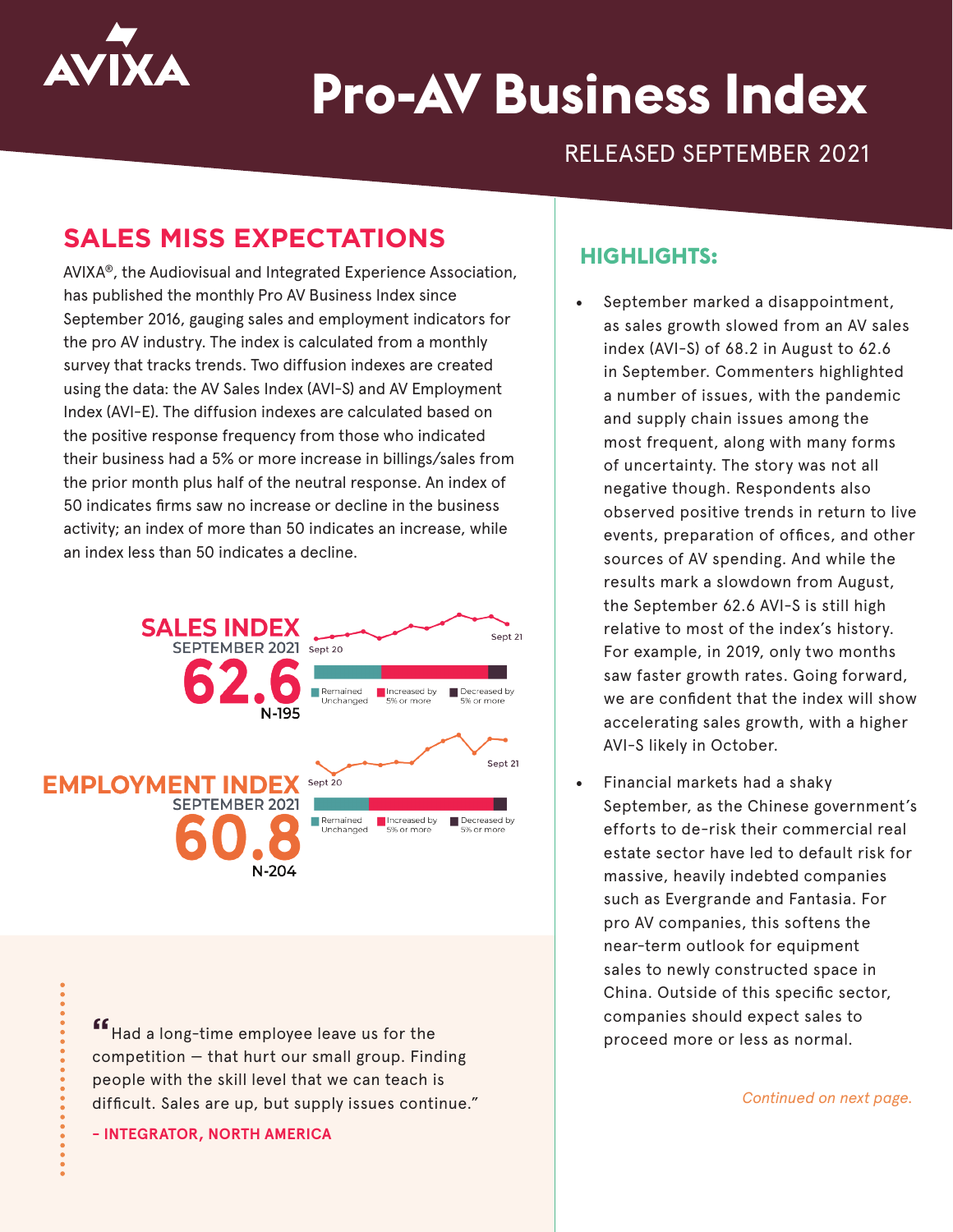

#### **HIGHLIGHTS:** *(continued)*

- Supply chain issues have not eased, as issues such as a week-long Malaysian chip factory closure due to a COVID-19 outbreak continue to disrupt global supply lines. It is as important as ever to monitor your supply lines, including tier 2 and tier 3 suppliers if possible. COVID-19 continues to pose closure risks to factories and ports around the world and most especially in Southeast Asia. If your monitoring can help you identify a problem before your competitors, your company will have the easiest time adjusting.
- AV payrolls continued to steadily grow, as the AV employment index (AVI-E) measured 60.8 in September, right in line with the August mark of 61.3. Employment growth has not hit the same highs as sales growth yet; while the June-August period marked the fastest growth in AVI-S history, the AVI-E remains in more normal territory. We see this as a predictable result based on our major, [annual employment research](https://www.avixa.org/market-intelligence/av-channel-employment-report)  [project.](https://www.avixa.org/market-intelligence/av-channel-employment-report) In that study, workers revealed that they were less busy than in prior years, indicating that our industry had extra capacity already on payroll. Record high growth rates remain a real possibility but are unlikely this year.

### **INTERNATIONAL OUTLOOK**

The deceleration in sales growth was widespread enough to tilt down the pace of growth for both North America and the rest of the world in the preliminary reading for September.<sup>2</sup> North America has now experienced two consecutive months of deceleration, a trend we expect to see translate into three consecutive months of deceleration next month. We note that growth has continued uninterrupted for 16 consecutive months in North America. For the rest of the world, the deceleration is more recent—just one month—and more subtle—down just 1.2 points from its peak—perhaps in part because its stretch of consecutive months of growth is shorter, at just 13 months.



*Global regional indexes are three-month moving averages (based on prior, forward and current months) due to relative small ample size.*

**"**COVID-19 uncertainties over Australian state border closures and lockdowns have slowed our ability to complete some installations due to forced isolation of some team members. Global shipping slowdowns are also beginning to have an impact on our suppliers."

**– AV PROVIDER, ASIA PACIFIC**

1 International regions include Europe, Latin America, Middle East/Africa, Asia-Pacific

2 Due to the small sample, the North American and International indexes are based on a 3-month moving average. September 2021 index is preliminary, based on the average of August 2021 and September 2021 and will be final with October 2021 data in the next report.